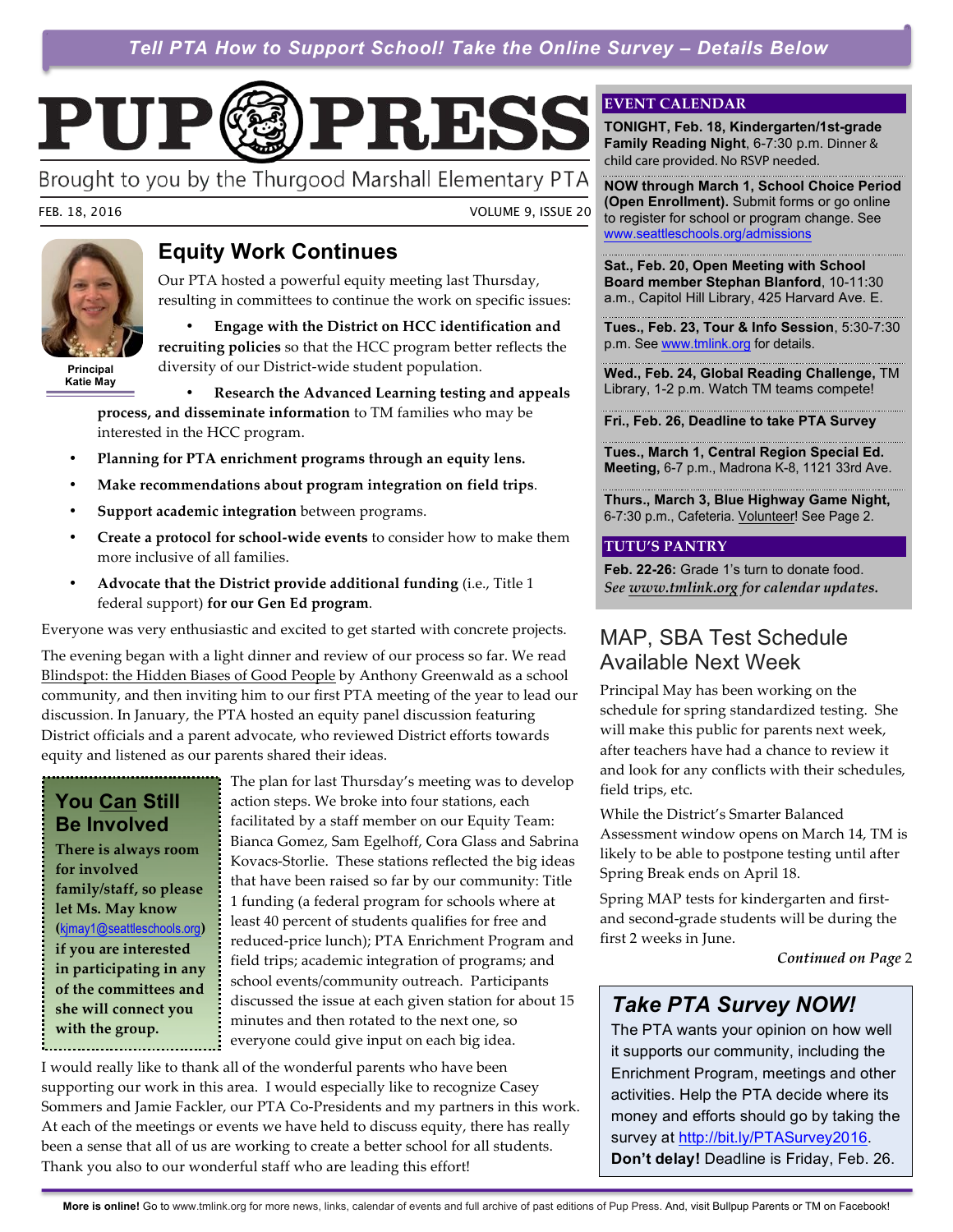# *Volunteers Needed* **Get on Board for Game Night March 3**

Learn new ways to have a blast as a whole family! Blue Highways Games comes to Thurgood Marshall on Thursday, March 3, to present a night of free fun. Blue Highways staff will introduce an assortment of board games and help kids (and adults) learn how to play them. If you discover a game you love, you can order it for delivery to school the next week. **Games start at 6 p.m., but arrive at 5:30 for an appetizer potluck! Bring easy-to-eat snacks** (veggie/fruit platters, hummus and pita, etc.), so that we can keep the games mess-free. Sara Dickerman, the volunteer coordinating the event, needs assistance with set-up, supervision and cleanup. Sign up at http://bit.ly/TMGamesVolunteer or email her: saradickerman@hotmail.com.

#### *More Trophies!*

TM's chess team took 2nd place in the Presidential Scholastic Tourney at Olympic View ES in Seattle Feb. 15! The team: (top row, from left) Cameron Kono and Aiden Taylor and (bottom, from left) Forest Berg, Graham Cobden, Noah Lefkowicz and Kyle Cobden. Forest and Graham won 3 points in



the Grades 4-12 open section. Kyle, Cameron and Aiden each won 4 points in the Grades 4- 6 U900 section. Noah, in his first tournament, won 1.5 points in the 4-6 U900 section. (A draw results in a half-point.) Both Cameron and Aiden qualified for the 2016 State Elementary School Championships in Tacoma on April 16, Go Chess Pups!

#### **PTA Meetings to Offer Parent Education**

Mark your calendars for these PTA meetings:

**Tuesday March 22, 6:30-8:15 p.m. – "The Wild, Wild Web: Keeping Your Kids Safe in the Digital World," with Kathy Slattengren.**

Digital media offers amazing possibilities to kids, but also allows them to get into serious trouble. We'll discuss guiding your kids around their use of the internet, cellphones, social media and video games.

#### **Tuesday, May 24, 6:30-8:15 p.m. – "Birds + Bees + Kids" with Amy Lang.**

Learn why, when, and how to have easy, effective, and ageappropriate conversations with your kids about the birds and the bees. A very popular class everyone needs to attend!



Meghan Kaloper **Counselor's Corner** 

#### *2 Great Resources for Digital-Age Dilemmas*

Many families have approached me with questions about technology, screens, and how to protect kids. There is a great deal of personal choice involved in choosing what your family norms will be

around screen use and digital devices in the home.

With that said, I want to share two great resources to help you in the process of creating expectations around responsible digital citizenship, limitations on screen use, and more! These two resources have information for families but they also have some great information and games for kids to help teach them the skills they need to be safe and responsible with their technology use. If you have further questions, feel free to follow up with me for more ideas!

Common Sense Media: www.commonsensemedia.org Netsmartz: www.netsmartz.org/Parents

#### *Bullpup Briefs*

### *TM 5th-graders Collecting Garments to Help Foster Kids*

Fifth-graders from Girl Scout Troop 43852 are collecting **new socks and underwear for the Amara Emergency Sanctuary**. The Sanctuary is a place for boys and girls ages infant to 17 to go if their parents can't take care of them, and the kids are awaiting foster-care placement. **Sizes most in need are 3-8**. Please put your donations in the bin in the front office. The drive ends March 7. Questions: carolynpugh@gmail.com.

### *Jumping Rope for a Cause*

Donations for the Jump Rope For Heart program will be taken through Feb. 26. Kids can support the American Heart Association and receive lanyards and other prizes from Mr. Shin, who lends jump-ropes at recess or in the gym. Thanks for helping fight heart disease!

## *TM Assembly on Q13 News*

Q13 News covered the Feb. 12 Assembly focused on the legacy of Thurgood Marshall. To see the (brief) video report: http://bit.ly/TMonQ13.

# **Testing Schedule** *from Page 1*

"While we will reserve a few days for makeup testing, your child is likely to do their best if they test under typical conditions with their classmates," Ms. May says. "When our schedule comes out, please review it carefully and arrange appointments or other absences with the test schedule in mind as much as possible. Let your child's teacher know of any concerns."

TM K and Grade 1 students have completed their winter MAP testing. This assessment is taken on a computer and typically takes about an hour each for math and reading. MAP measures your child's developing skills through a series of questions that adapt to your child's level of learning. The results will help teachers measure a child's growth and determine whether he or she may need more support or more challenge. The results also may be a factor in Advanced Learning eligibility. Let your child's teacher know if you have questions. MAP scores are now online for private viewing, on "The Source." Log-in and other info about The Source are at: http://bit.ly/SPS\_Source.